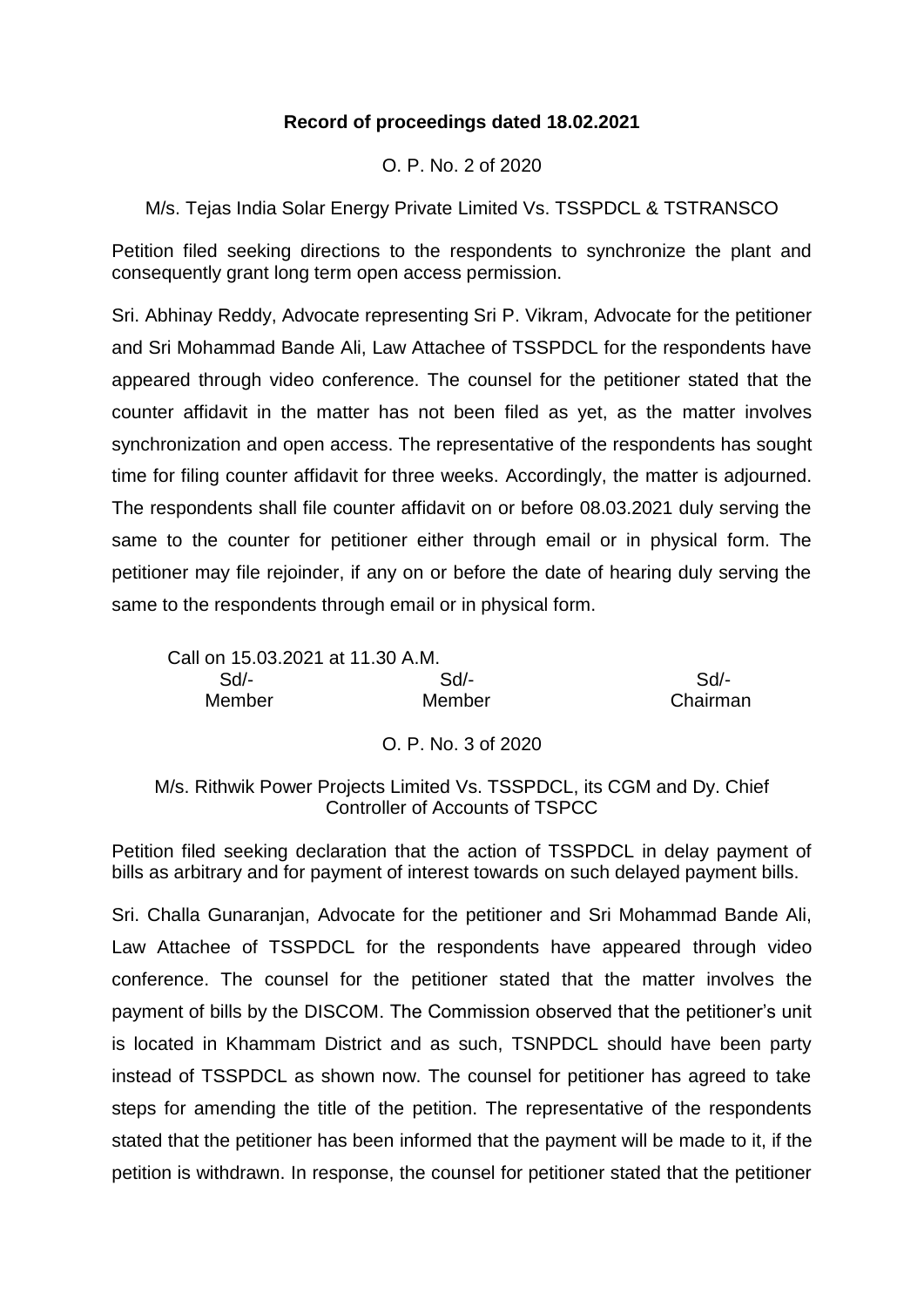had in fact given a letter for payment of the amount to TSTRANSCO, but they have not acted on the same. Therefore, he stated that he would take steps for amending the title and in case. If the matter is settled, he would report for withdrawal of the case. Accordingly, the matter is adjourned.

Call on 15.03.2021 at 11.30 A.M. Sd/- Sd/- Sd/- Member Member Chairman

#### O. P. No. 6 of 2020

### M/s. Satec Envir Engineering (India) Private Limited Vs. TSSPDCL & Spl. Chief Secretary, Energy Department

Petition filed seeking extension of SCOD and granting time for completing the project.

Sri. P. Srinivasa Rao, Advocate for the petitioner and Sri Mohammad Bande Ali, Law Attachee of TSSPDCL for the respondents have appeared through video conference. The counsel for the petitioner stated that the matter is relating to extension of SCOD of the project. The counter affidavit in the matter, though, has been filed long back, however, the copy of the same has not been received by him till the other day. He requested for grant of time for obtaining instructions as also filing reply, if any, in the matter. Accordingly, the matter is adjourned.

| Call on 15.03.2021 at 11.30 A.M. |                      |          |
|----------------------------------|----------------------|----------|
| Sd/-                             | Sd/-                 | Sd       |
| Member                           | Member               | Chairman |
|                                  | O. P. No. 10 of 2020 |          |

Hyderabad Metropolitan Water Supply & Sewerage Board Vs. TSSPDCL

Petition filed seeking revise / reduce the tariff on par with HMRL

Sri Satya Lingam, OSD (Finance & Legal) on behalf of the Managing Director of the petitioner and Sri Mohammad Bande Ali, Law Attachee of TSSPDCL for the respondent have appeared through video conference. The representative of the petitioner stated that the Commission had already extended the relief sought in the petition by order dated 18.07.2020 in O. P. No. 18 of 2020. The petitioner had already taken steps for obtaining for subvention from the government. He stated that he has nothing more to add further to the submissions in this petition. The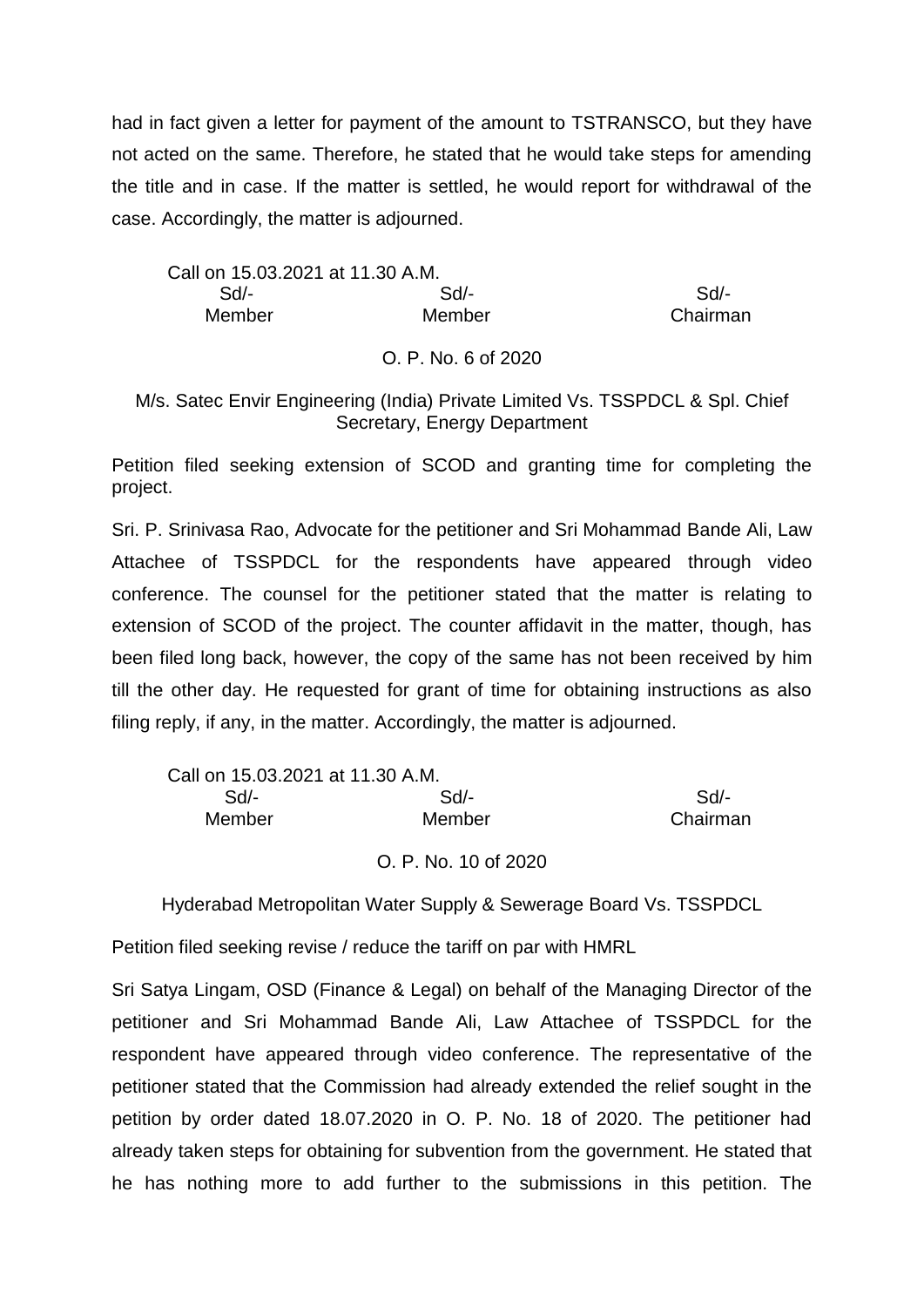representative of the respondent stated that no separate order is required in this matter. As the issue is pending consideration and a decision is to be rendered in I. A. No. 16 of 2020 in O. P. No. 18 of 2020 (suo moto petition), the present petition is directed to be tagged to the said petition and posted along with it.

 Sd/- Sd/- Sd/- Member Member Chairman O. P. No. 13 of 2020 & I. A. No. 12 of 2020

TSDISCOMs Vs. – Nil--

Petition filed seeking relaxation in applicability of several clauses in certain regulations during the COVID-19 period.

I. A. filed seeking permission for relaxations to the DISCOMs in the prescribed regulations till such time the GoTS restrictions on account of COVID-19 period continues.

Sri. Mohammad Bande Ali, Law Attachee for petitioners has appeared through video conference. The representative of the petitioners stated that the petition alongwith application relate to the COVID-19 period, wherein certain relaxations to the subsisting regulations were sought by the DISCOMs in terms of the government orders. As the restrictions by the government insofar as COVID – 19 is concerned have already been lifted, nothing further survives in the matter, as the regulations have to be given effect to without any relaxations now. Accordingly, he sought closure of the matter. The Commission observed that the Hon'ble High Court had considered one of the issues and rendered a judgment which goes beyond the relaxations given by the Commission. Thus, the matter is closed.

| Sd/-   | Sd/-   | Sd/-     |
|--------|--------|----------|
| Member | Member | Chairman |

# O. P. No. 26 of 2020

M/s. Arhyama Solar Power Private Limited Vs TSSPDCL, CGM (Revenue), SAO (Operation Circle), Sangareddy & SAO (Operation Circle), Medchal.

Petition filed seeking to punish the respondents No.1 to 4 for non-compliance of the order dated 17.07.2018 in O. P. No. 10 of 2017 passed by the Commission.

Sri. Challa Gunaranjan, Advocate for the petitioner and Sri. Mohammad Bande Ali, Law Attachee of TSSPDCL for respondents have appeared through video